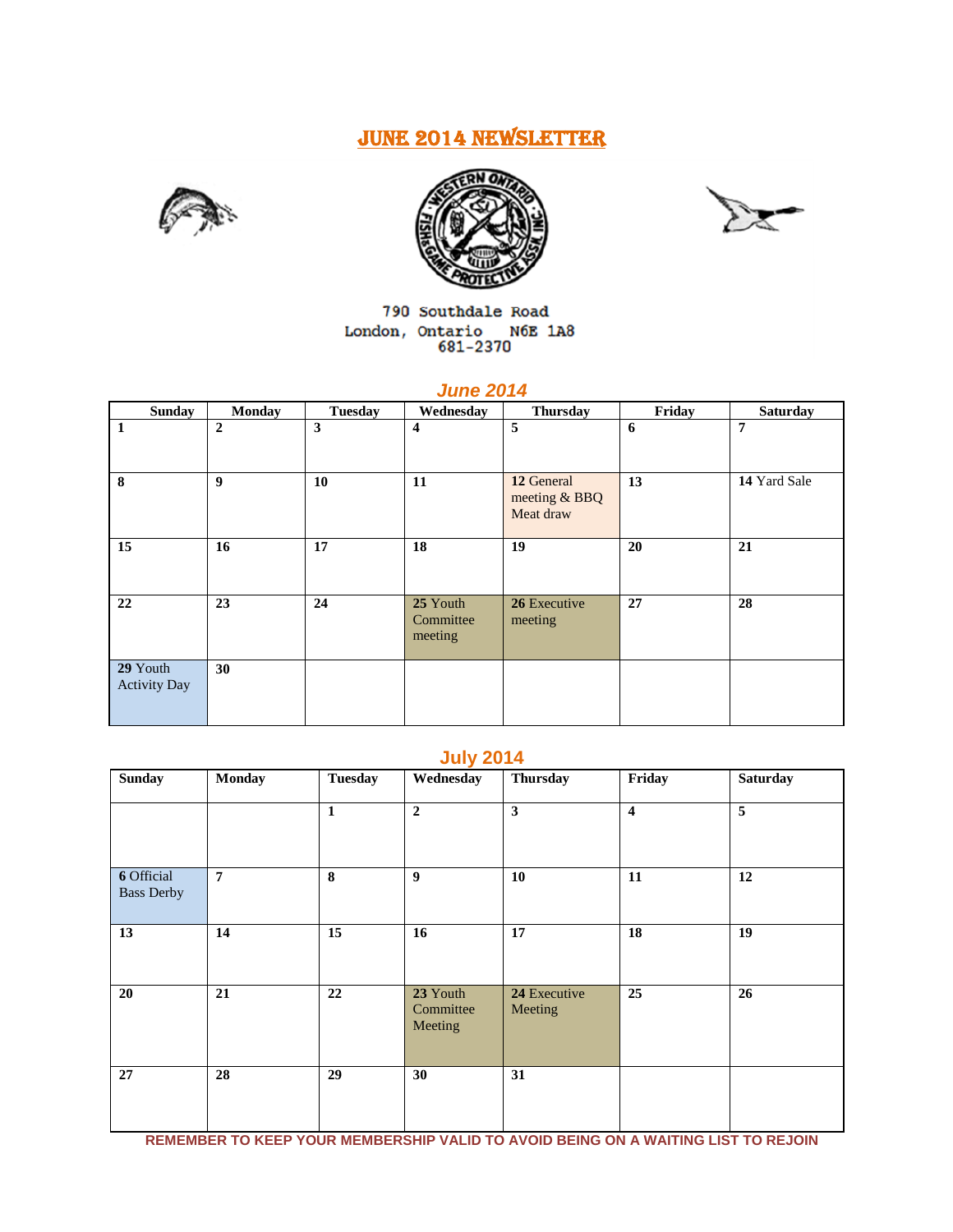# **Western Ont. Fish & Game Protective Association Executive & Committees for 2014 – 2015**

| <b>Executive</b>                 |              |  |  |
|----------------------------------|--------------|--|--|
| <b>President</b>                 |              |  |  |
| <b>Stan Gibbs</b>                | 519-668-2609 |  |  |
| <b>1st Vice President</b>        |              |  |  |
| Andre Koch<br>2nd Vice President | 519-685-5725 |  |  |
| Brian Ernteman                   | 519-453-3641 |  |  |
| <b>Secretary</b>                 |              |  |  |
| Teresa Couture                   | 519-668-6257 |  |  |
| Treasurer                        |              |  |  |
| <b>Steve Couture</b>             | 519-668-6257 |  |  |
| <b>Directors</b>                 |              |  |  |
| Cora Thompson                    | 519-455-6461 |  |  |
| Lawrence Lainchbury              | 519-681-7199 |  |  |
| <b>Past Presidents</b>           |              |  |  |
| John Manvell                     | 519-455-3627 |  |  |
| <b>Bill Rodrigues</b>            | 519-455-7905 |  |  |
| <b>Bill Smith</b>                | 519-434-3799 |  |  |
|                                  |              |  |  |
| <b>Committees</b>                |              |  |  |
| Entertainment                    |              |  |  |
| Teresa Couture (Chair)           | 519-668-6257 |  |  |
| Mary Degan                       | 519-438-8104 |  |  |
| <b>Brian Ernteman</b>            | 519-453-3641 |  |  |
| Valerie Grahl                    | 519-453-0659 |  |  |
| Andre Koch                       | 519-685-5725 |  |  |
| Cora Thompson                    | 519-455-6461 |  |  |
| House                            |              |  |  |
| Lawrence Lainchbury (Chair)      | 519-681-7199 |  |  |
| <b>Steve Couture</b>             | 519-668-6257 |  |  |
|                                  |              |  |  |
| Grounds                          |              |  |  |
| Henry Van Eerdewijk (Chair)      | 519-432-4239 |  |  |
| <b>Steve Couture</b>             | 519-668-6257 |  |  |
| Joe Crombeen                     | 519-686-7386 |  |  |
| Dan Efford                       | 519-474-6488 |  |  |
| <b>Brian Ernteman</b>            | 519-453-3641 |  |  |
| <b>Howard Jaeger</b>             | 519-685-5848 |  |  |
| <b>Howard Pearcey</b>            | 226-224-6605 |  |  |
| <b>Ponds</b>                     |              |  |  |
| Stan Gibbs (Chair)               | 519-668-2609 |  |  |
| Brian Allen                      | 519-668-1908 |  |  |
| Ron Dennis                       | 519-668-6430 |  |  |
| <b>Brian Ernteman</b>            | 519-453-3641 |  |  |
| Andre Koch                       | 519-685-5725 |  |  |
| Jim Graham                       | 519-681-0975 |  |  |
|                                  |              |  |  |
| Welfare                          | 519-652-2875 |  |  |
| Tom & Shirley McGill             |              |  |  |
| <b>Boat Rack</b>                 |              |  |  |
| Don Colborne                     | 519-686-9559 |  |  |
|                                  |              |  |  |
| Membership                       |              |  |  |
| Valerie Grahl                    | 519-453-0659 |  |  |
| <b>Newsletter</b>                |              |  |  |
| Teresa Couture                   | 519-668-6257 |  |  |
|                                  |              |  |  |
| <b>Fundraising</b>               |              |  |  |
| Andre Koch                       | 519-685-5725 |  |  |
| <b>Steve Couture</b>             | 519-668-6257 |  |  |

| <b>Youth Committee (Adult Chairs)</b>                                                                                                                                                                                                                                                                           |                                                                                                                                                                                                                                                                                  |
|-----------------------------------------------------------------------------------------------------------------------------------------------------------------------------------------------------------------------------------------------------------------------------------------------------------------|----------------------------------------------------------------------------------------------------------------------------------------------------------------------------------------------------------------------------------------------------------------------------------|
| Andre Koch                                                                                                                                                                                                                                                                                                      | 519-685-5725                                                                                                                                                                                                                                                                     |
| Jeanette Jurasek                                                                                                                                                                                                                                                                                                | 519-685-0237                                                                                                                                                                                                                                                                     |
| Sue Ann Moyer                                                                                                                                                                                                                                                                                                   | 226-926-3992                                                                                                                                                                                                                                                                     |
| <b>Club Merchandise</b>                                                                                                                                                                                                                                                                                         |                                                                                                                                                                                                                                                                                  |
| Andre Koch                                                                                                                                                                                                                                                                                                      | 519-685-5725                                                                                                                                                                                                                                                                     |
| <b>Website Administrator and Public Relations</b>                                                                                                                                                                                                                                                               |                                                                                                                                                                                                                                                                                  |
| Lawrence Lainchbury                                                                                                                                                                                                                                                                                             | 519-681-7199                                                                                                                                                                                                                                                                     |
| <b>Political &amp; Environmental Research</b>                                                                                                                                                                                                                                                                   |                                                                                                                                                                                                                                                                                  |
| Steve & Teresa Couture                                                                                                                                                                                                                                                                                          | 519-668-6257                                                                                                                                                                                                                                                                     |
| <b>Stan Gibbs</b>                                                                                                                                                                                                                                                                                               | 519-668-2609                                                                                                                                                                                                                                                                     |
| Lawrence Lainchbury                                                                                                                                                                                                                                                                                             | 519-681-7199                                                                                                                                                                                                                                                                     |
| <b>Firearms Certification / Safe Hunter</b>                                                                                                                                                                                                                                                                     |                                                                                                                                                                                                                                                                                  |
| Emad Hazboun                                                                                                                                                                                                                                                                                                    | 519-317-4132                                                                                                                                                                                                                                                                     |
| <b>On-Site Caretakers</b>                                                                                                                                                                                                                                                                                       |                                                                                                                                                                                                                                                                                  |
| Please contact the any of the Executive for assistance                                                                                                                                                                                                                                                          |                                                                                                                                                                                                                                                                                  |
|                                                                                                                                                                                                                                                                                                                 |                                                                                                                                                                                                                                                                                  |
|                                                                                                                                                                                                                                                                                                                 | <b>Our Conservation Pledge</b>                                                                                                                                                                                                                                                   |
| Waters, Forests, Air & Wildlife, & to obey all Fish & Game Laws.                                                                                                                                                                                                                                                | I give my pledge as a Canadian to save and faithfully defend from<br>waste the Natural Resources of my Country, its Soils & Minerals, its                                                                                                                                        |
| .To promote true sportsmanship by the protection, breeding,<br>Propagation and conservation of fish and game.<br>.To obey the Fish and Game Laws of Ontario.<br>•To promote reforestation and conservation.<br>. To maintain a club and pond for the accommodation and<br>enjoyment of the members and friends. | <b>Our Purpose</b>                                                                                                                                                                                                                                                               |
|                                                                                                                                                                                                                                                                                                                 | <b>Meetings</b>                                                                                                                                                                                                                                                                  |
| input is highly valued and appreciated.                                                                                                                                                                                                                                                                         | General meetings are held on the second Thursday of each month at<br>7:30pm, except for the months of July and August. The Executive<br>meetings are held on the fourth Thursday of each month. Remember<br>that you, as a member, are welcome to attend all club meetings. Your |
| copy of the full report, please attend either of these meetings.                                                                                                                                                                                                                                                | <b>Treasurer's Report</b><br>The Treasurer's Report is presented at the General and Executive<br>meetings and questions are always welcome. If you wish to receive a                                                                                                             |
|                                                                                                                                                                                                                                                                                                                 |                                                                                                                                                                                                                                                                                  |
|                                                                                                                                                                                                                                                                                                                 | Smoking is not permitted within                                                                                                                                                                                                                                                  |
|                                                                                                                                                                                                                                                                                                                 | 5 metres (about 15 feet) of all club entrances                                                                                                                                                                                                                                   |
|                                                                                                                                                                                                                                                                                                                 |                                                                                                                                                                                                                                                                                  |
|                                                                                                                                                                                                                                                                                                                 | The club website is available at<br>www.wofgpa.org                                                                                                                                                                                                                               |

Please visit our website and let us know what you think about it and how we can improve it. All feedback from the membership is welcomed. Our website is **<www.wofgpa.org>**. Our site contains our club history, information about functions; links to other groups and a photo library. The monthly newsletter is sent electronically to members and is available on the website.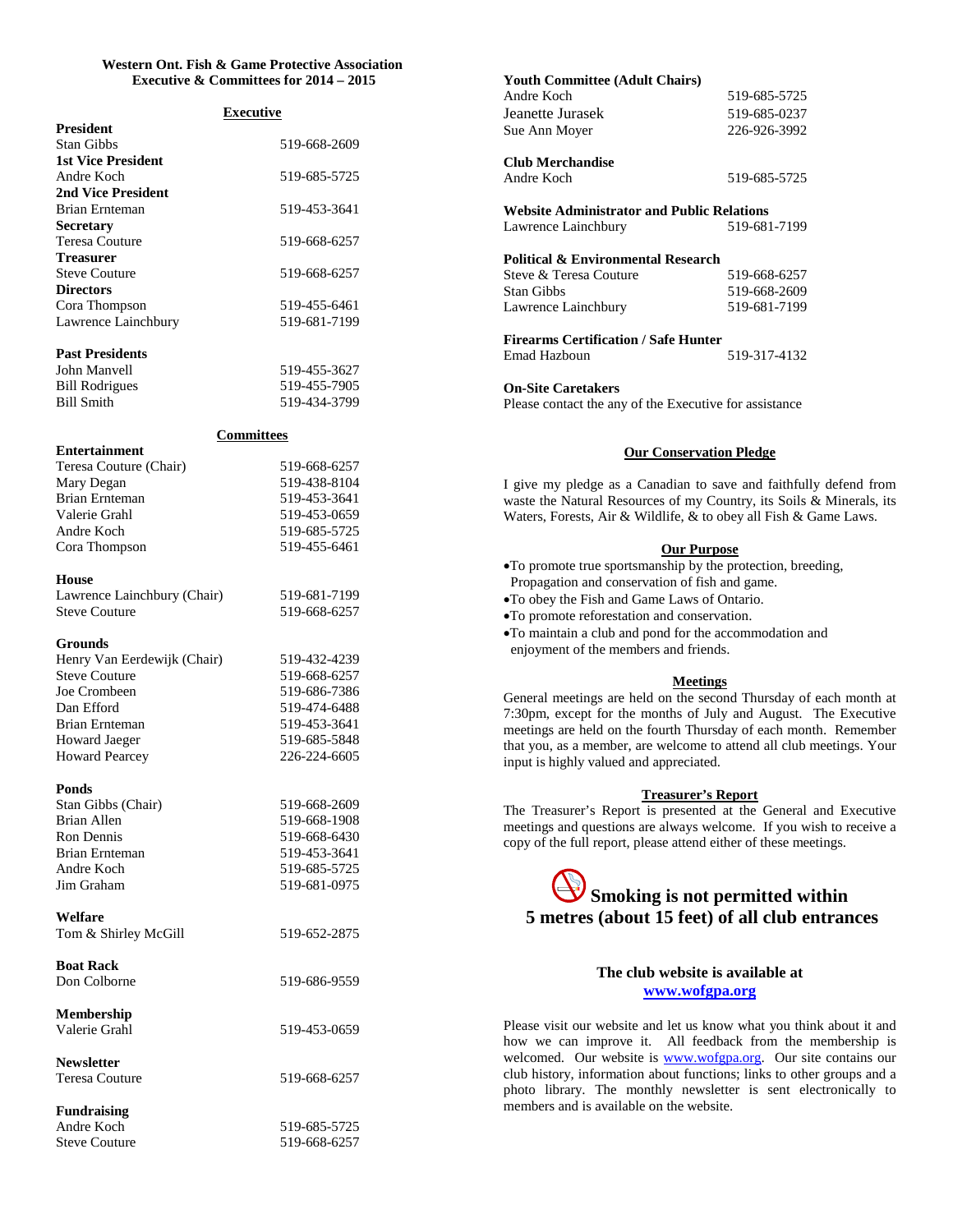# **MEMBERSHIP RENEWALS**

Just a reminder that General Meetings are not held in the months of July and August.

In order to pay your membership dues, you must attend the club at 7:00 pm on Thursday, July 24 or Thursday, August 28 in order to remain a valid member. Any payments that are mailed or left at the club will not be accepted and returned to you.

If you are unable to attend the club to pay your dues on either of these dates, special arrangements for payment can be made only by contacting the Membership Chair, Val Grahl.

# **PRESIDENT'S MESSAGE**

Already this spring, there have been two capsized boats on the club pond, challenging the 2 very experienced boaters who ended up in the water, both unexpectedly. Those members who came to the rescue recognized the highest priority always is getting the member in the water to shore safely. Unfortunately, one of cases did not benefit from a worn PFD (Personal Floatation Device), which made the situation even more dangerous for those involved. I would like to thank the members that went to help in both situations; that responsible act possibly saved a life.

As most members are aware, the club requires all boaters who utilize an electric motor on their watercraft to have a current Boater's Card and follow all rules pertaining to boating. If you are canoeing or kayaking, you also are required by Law to have paddles, a signaling device (a whistle), a bailing device (pail) and a properly sized life jacket (PFD) for everyone in your craft.

Are you aware of the responsibilities that accompany your Boating Card? Canadian laws concerning boaters in distress require all boaters, while on the water, to:

- Watch for signals that indicate distress and need of assistance;
- To render assistance to every person who is found at sea and in danger of being lost without posing serious danger to their own craft and the persons on board;
- To stop and offer assistance when the operator is involved in an accident.

In light of these recent events, the Club Executive has reviewed our on-the-water safety rules. The Executive decided it was both prudent and appropriate to expand on the current boating rules [Rule 7.8), and ensure that membership safety is paramount while boating on the pond. A new Member Notice has been posted at the rear dock applying to boaters. Club members and their guests shall immediately be required to **WEAR** a properly sized life jacket (PFD), to have paddles and both signaling and bailing devices while in a **boat of any kind** on the Club's pond. If you are seen not wearing a PDF, you will be asked to leave the water until you have one on. You may also be asked to produce your Boater's Card, which is easy if you keep it with your Club badge in the watercraft.

And remember, a worn PFD for boating safety is now the rule, not the exception, for all boaters at the Club.

> Yours in Conservation Stan Gibbs

#### **WELFARE**

If you know of a club member or their immediate family who could use some cheering up or has reached one of life's many milestones, please contact Tom and Shirley McGill who will gladly make contact on behalf of the club.

A number of our members have had health issues lately and would appreciate a phone call just to say hello.

Our condolences to Elizabeth Keough and her family after the passing of her husband Tom on April 28<sup>th</sup>. Our thoughts and prayers are with the family during this trying time.

#### **BBQ MEAT DRAW Thurs., June 12**

On Thursday, June 12th, immediately following our General meeting, we will be holding our annual barbeque meat draw.

The format is similar to the Turkey Roll that the club hosts each December. The 10 Barbeque meat packages are portioned in smaller sizes suited for two persons (or two meals for an individual). Tickets are \$ 1.00 each and limited to one per family per draw unless additional tickets are available.

Remember that nothing tastes better than free meat from the barbeque.

#### **GARAGE SALE Sat. June 14 Rain or Shine**

On the club's main lawn, we will be having the annual garage sale. The sale will start early (8:00 am) in the morning, rain or shine. Set up will begin at 7:00 am.

Tables must be reserved for only \$ 10 each by calling Teresa Couture.

Why not sell those unused or unwanted items that you come across as you do your spring cleaning and make a bit of money. Remember the old saying "one person's junk is another person's treasure".

#### **NEW ITEMS - CLUB MERCHANDISE**

NEW ITEMS – "Wick-away" golf shirts in navy with embroidered club crest. What a deal at only \$ 25.00 each.

Andre Koch can be reached at home by phone or at most club meetings and functions. He has some merchandise in stock and can also place custom orders. Current selection includes larger sized hoodies and T-shirts (sizes XL to XXXL). The embroidered bucket hats which can be purchased for only \$ 15.00 are unique items. Lined jackets with an embroidered club crest and your name are available as custom orders only. The club has pens, lanyards, Tshirts, hoodies, sweatshirts, toques, patch crests and key chains available in stock.

# **ULTRA-LIGHT TRAVEL SPINNING ROD** DRAW DATE: Sun. Oct. 19, 2014 (during the awards of the Fall Trout Derby)

Paul Noble has made an ultra-light, moderate-fast action, travel spinning rod. It is 6 feet long and comes in 4 pieces.

This rod is ideal for Trout, Smallmouth Bass and Walleye.

Tickets cost \$ 2.00 each and are limited to 300 available tickets. Please see a member of the Youth Committee or Andre Koch at every function or at the club to get yours. Don't delay as tickets will sell fast!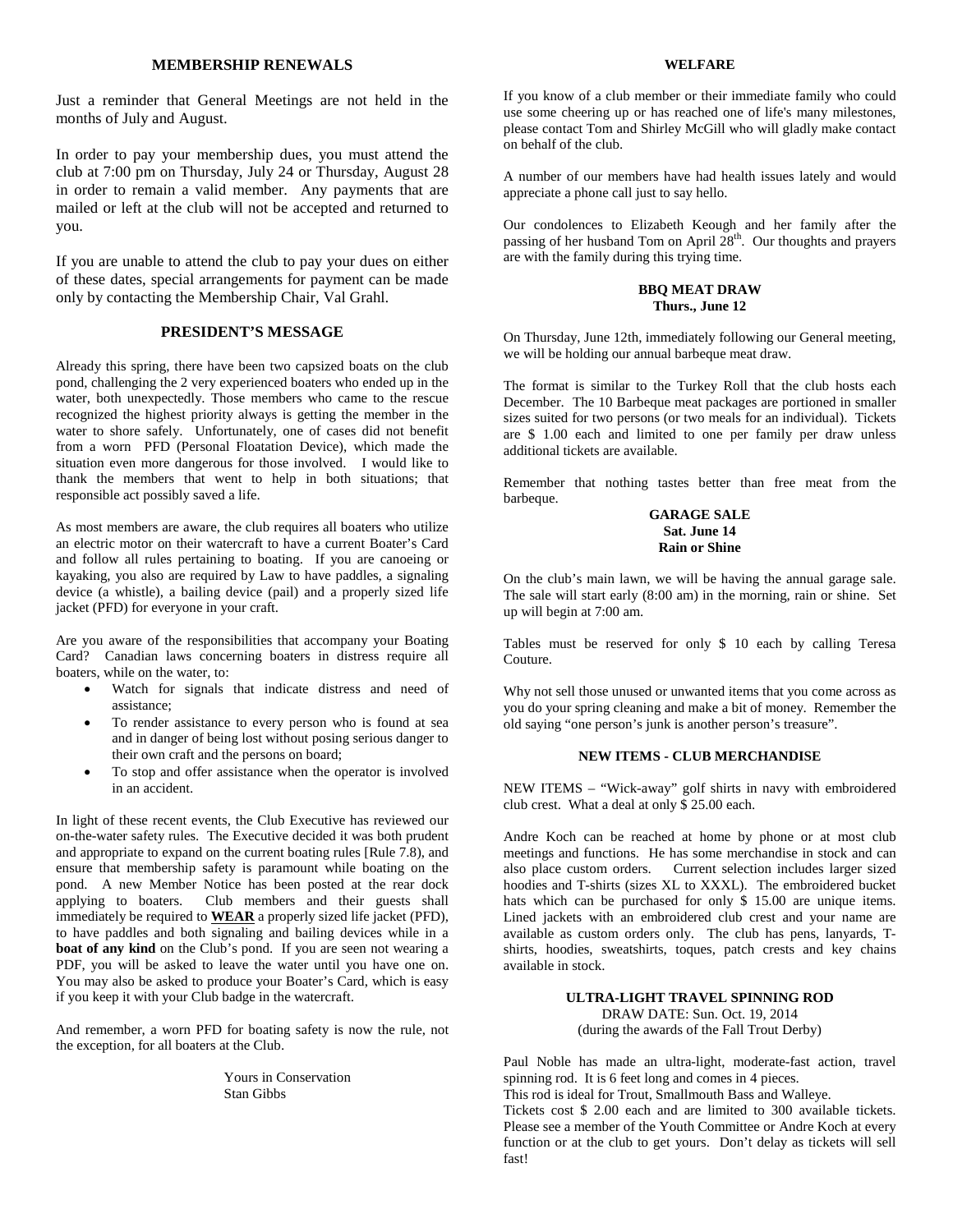#### **VERY IMPORTANT NOTICE**

At the General Meeting on June 12, there will be discussion and a decision whether to accept the following APPENDIX F- CODE OF CONDUCT, as part of the club's Rules and Regulations.

Please send your feedback (comments, suggestions and criticisms) in advance of June  $12<sup>th</sup>$  General Meeting to the club President, Stan Gibbs by email at [presidentwofgpa@gmail.com](mailto:presidentwofgpa@gmail.com) Suggestions may also be left in the Suggestion Box. Members' input is greatly valued.

# *DRAFT – APPENDIX F – CODE OF CONDUCT*

#### *1.0 Member's Rights and Responsibilities*

*In accordance with Section 2 (Purpose) of the Club's Constitution, with the privilege of holding a membership in the Western Ontario Fish and Game Protective Association, Inc. comes rights and responsibilities to yourself, your peers and the club in general.*

- *1.1 Members have a right to:*
	- *Be treated fairly, equally and with respect by the Executive body, committees and other members*
	- *Fish and socialize in an environment free from all forms of harassment and discrimination*
	- *Privacy and confidentiality concerning records, documents and any other communication that contains personal information*
	- *Be informed and actively involved in club events and activities*
	- *Voice their opinions and requirements for themselves and the club through democratic procedure*

#### *1.2 Members have a responsibility to:*

- *Treat other members fairly, equally and with respect*
- *Follow any reasonable direction or requirement given by the Executive body, a Committee Chair or authorized member of the club*
- *Behave responsibility*
- *Not to physically or verbally harass others (i.e. fight, argue, ridicule, threaten, stalk, etc.)*
- *Not to discriminate against another person*
- *Not to damage, steal, misuse club property or another member's property while on the club property*
- *Not to be under the influence of alcohol or illegal drugs*
- *Not to use offensive language or suggestions (i.e. swearing, gestures, etc.)*
- *Follow all club safety practices and requirements*
- *Refrain from behavior that could offend or embarrass other*
- *Maintain the harmony and good name of our club and its members, within the club and outside in the community*
- *Abide by and uphold our Constitution, Rules and Regulations and all appendixes*
- *Maximize the benefits of club membership by not only involving themselves in club events but also contributing to its activities and its future*

# *2.0 Breach of the club's Code of Conduct*

*Conflict brought about by any breach of the club's Code of Conduct by any club member(s) will need to be resolved calmly and with honesty, dignity and confidentiality. Where and when needed, the club through its Executive reserves the right to make decisions and enforce fair and appropriate measures to resolve a dispute within these areas of discipline or conflict.*

*Any observed or reported breach or breaches of the club's Code of Conduct by any member(s) that requires an investigation by the Executive may result in either a reprimand / probation, suspension or revoking of club membership.*

## **YOUTH ACTIVITY DAY Sunday, June 29**

Please note that children must be accompanied by an adult throughout the day and not just "dropped off".

Registration for the derby will be at 8:00 am with fishing lasting till 11:00 am. In this derby, children will get points for each fish species that they catch. Following the derby will be a BBQ lunch before everyone tries each of the afternoon events which include casting, target practice with pellet guns and bird house building. All events should wrap up by midafternoon.

The winner with the overall highest score for the day will receive a trophy to take home. Their name will also go on the new Peter Tolsma Youth Activity Day plaque which will hang in the main hall.

If you are looking for a great way to start your summer holidays, bring your children, grandchildren or neighbour's children out and together we will expose them to a variety of activities.

If you plan to attend could you please call Stan in the evenings at home and let him know how many participants and their ages so enough supplies will be on hand for everyone.

There is no cost for the children taking part in the day but there is a nominal \$ 5.00 charge for the adults to cover the cost of their lunch. Cool drinks will be available all day.

Let us show our future members and club leaders what this club is all about.

#### **GROUNDS COMMITTEE**

This committee will set aside each Wednesday evening at 7 pm to meet and complete any of the ongoing yard maintenance. The primary purpose is to complete any grass trimming or lawn mowing that may be required. Lawrence Lainchbury will be using the lawn tractor to keep the main lawn mowed by the committee will be responsible for the trimming and using the push mower in those areas where the tractor cannot go. In addition, we will be doing a tour of the grounds to address any other issues to ensure we maintain our beautiful property.

The club owns one push mower and a gas powered trimmer so bring your own along if you are able. Non-committee volunteers are welcome to join us. If we divide and conquer these weekly tasks, I expect that it will only take 30 minutes to an hour and then we can follow up with some fishing.

> Thanks Henry Van Eerdewijk Grounds Chair

# **POND CLEAN-UP WALK**

On Sat., May 31, a group went for a walk around our lake. During this walk, a lot of garbage bags was picked up from around the pond.

On this trip, we saw a lot of interesting things and Steve Couture taught us a lot about plant and birds in the area and we got an appreciation of keeping our lake and environment clean.

I would like to thank everybody who took part. Kudos for a job well done.

> Andre Koch 1<sup>st</sup> Vice President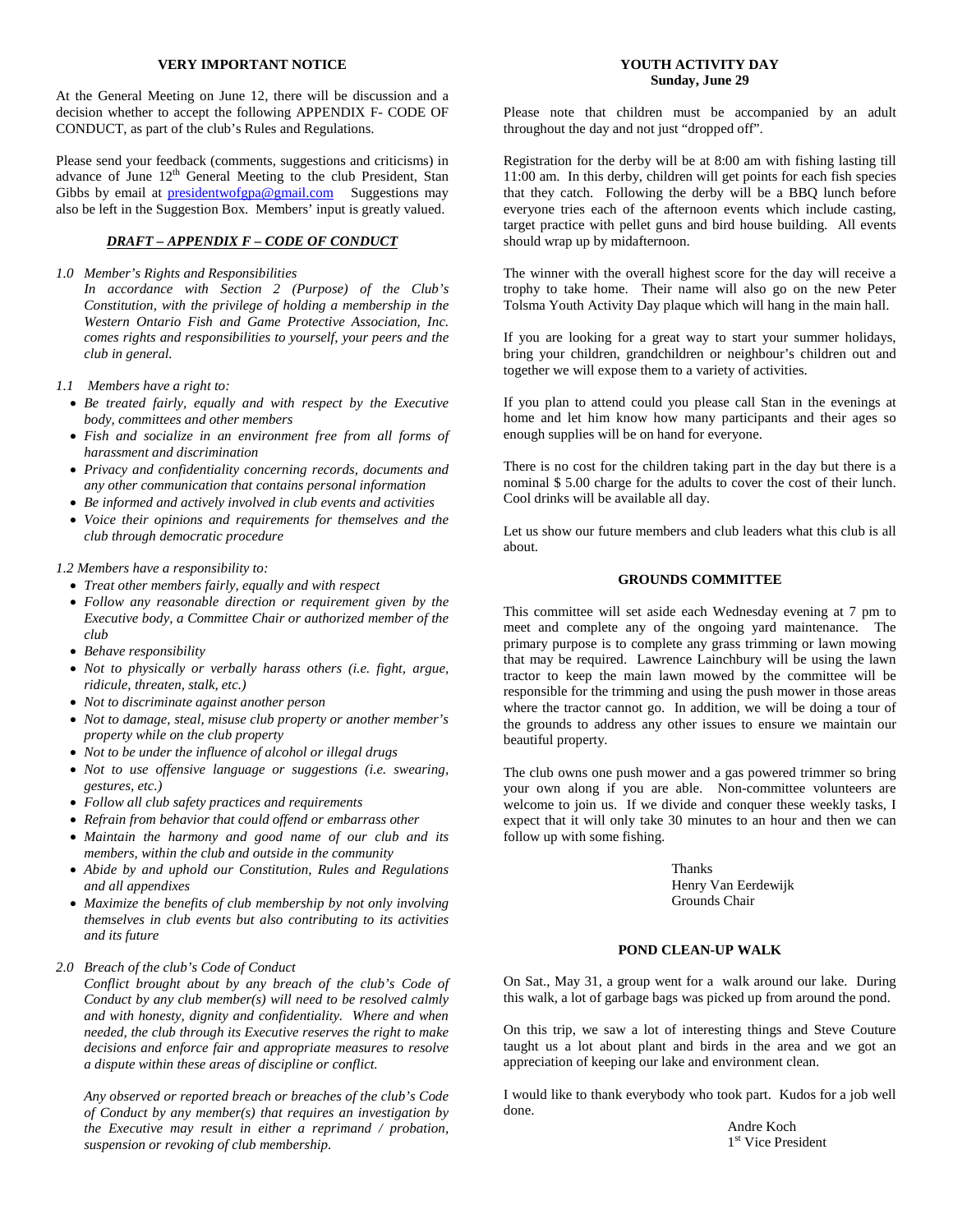#### **OFFICIAL SUMMER BASS DERBY Sun. July 6**

Registration: 7:00 – 9:00 am Derby Time: 7:30 am till noon

| Cost: Youth (12 and under) | \$5  |
|----------------------------|------|
| Member                     | \$12 |
| Non-member                 | \$15 |

This "official" bass derby is open to both members and nonmembers. Confirmation of the winner's bragging rights will be entered on the trophy in the display case in the hall. The rules will be provided to each angler on the morning of the derby. Please let Stan know if you can assist with the meal or measuring fish, both on the docks and the water.

Members will be allowed to fish prior to the start of the derby. During the derby times, only registered derby participants will be allowed to fish in the club pond. Other anglers are welcome to try their luck after the derby ends at 12 noon.

A second bass derby is scheduled for Sun., Aug. 10. This derby is unofficial so the winner's name will not go on the trophy although there will be witnesses to support bragging rights. Mark your calendars.

# **5TH ANNUAL LADIES' ONLY DERBY**

Sat., May 10 proved to be a great day for the ladies to hone their angling skills. A special thank you to all that were involved in making this yet another memorial Ladies Only Derby. Without all the help with registration, measuring and cleaning fish, food prep and cleanup, this day would not have been "picture perfect".

| The winners were:                |                            |                  |
|----------------------------------|----------------------------|------------------|
| <b>Adult Division</b>            |                            |                  |
| 1st place                        | Janice Colborne            | $117 \text{ cm}$ |
| 2nd place                        | <b>Judy Sanders</b>        | 116 cm           |
| 3rd place                        | <b>Emily Jurasek</b>       | 80 cm            |
| <b>Youth Division</b>            |                            |                  |
| $1st$ place                      | Jade Dodsley               | 50.5 cm          |
| Largest Fish                     | Wanda Sanders              | 52cm             |
| <b>Gift Basket</b><br>Door Prize | Brian Allen<br>Emma Dennis |                  |

#### **SUGGESTION BOX**

For your convenience, the Suggestion Box will be relocated into the hall by the washrooms from its current location in the Fish Registry Room. A lock will be put on it. The Executive and Committees hope that you will use this Suggestion Box to provide some fresh ideas, comments and constructive criticisms. This input from members will help to provide direction as decisions are made to better WOF&GPA.

If you have a specific concern or if the matter is urgent or sensitive in nature, please speak to Stan Gibbs (President) directly by calling him at home in the evenings

#### **FISHING LEAGUE**

If you are looking to go fishing once a week with a great bunch of anglers, why not join us at the club pond each Tuesday night any time after 5:30 pm til dark, to compete for bragging rights, some pocket change, and maybe get your name on a trophy at the end of the year.

Each week you accumulate points by catching the largest of the targeted fish in each of 5 classes. Each week the priority of the targeted fish are different.

The buy in each time you fish is \$ 2.00, with half of the money going to the angler with top score for that night. The other half is put aside to buy a nice gift for the "Angler of the Year".

The fishing league is a very good way to learn how to fish for the different kinds of fish in our pond.

See you on the water.

#### **UPCOMING EVENTS AT WOFGPA**

As the date of each event gets closer, the details of the function, including the contact person, will be printed in the newsletter and posted on the Bulletin Boards at the club.

Giving some time to help is a great way for both new and old members to get together while they aren't fishing.

Please offer your fresh ideas to any Executive or Entertainment Committee members.

It is your club so please be an involved member and help make WOFGPA the very best it can be by attending many of these club events.

| Thurs. June 12 | General Meeting & BBQ Meat Draw |
|----------------|---------------------------------|
| Sat. June 14   | Yard Sale (Rain or shine)       |
| Sun. June 15   | Father's Day                    |
| Wed. June 25   | Youth Committee meeting         |
| Thurs. June 26 | Executive meeting               |
| Sun. June 29   | <b>Youth Activity Day</b>       |

# **GENERAL MEETINGS ARE NOT HELD IN JULY AND AUGUST. MEMBERSHIP DUES MUST BE PAID AT 7:00 PM ON THE EVENINGS OF THE EXECUTIVE MEETINGS.**

| Sun. July 6    | Official Bass Derby (host-Stan Gibbs)   |
|----------------|-----------------------------------------|
| Wed., July 23  | Youth Committee Meeting'                |
| Thurs, July 24 | Executive meeting                       |
| Sun, Aug 10    | Unofficial Bass Derby (host-Andre Koch) |
| Wed, Aug 27    | Youth Committee meeting                 |
| Thurs, Aug. 28 | <b>Executive Meeting</b>                |
| Thurs, Sept 11 | <b>General Meeting</b>                  |
| Wed., Sept. 24 | Youth Committee meeting                 |
| Thurs. Sept 25 | <b>Executive Meeting</b>                |
| Sat. Sept. 27  | Euchre (hosts – the Coutures)           |

It is our hope that a small group of Senior residents from Dearness Home will be able to fish for a few hours in the first half of September. Teresa Couture will keep all updated as details are confirmed.

Hopefully, we will see you at some of these events throughout the year.

The event calendar for 2014 – 2015 is available on the website.